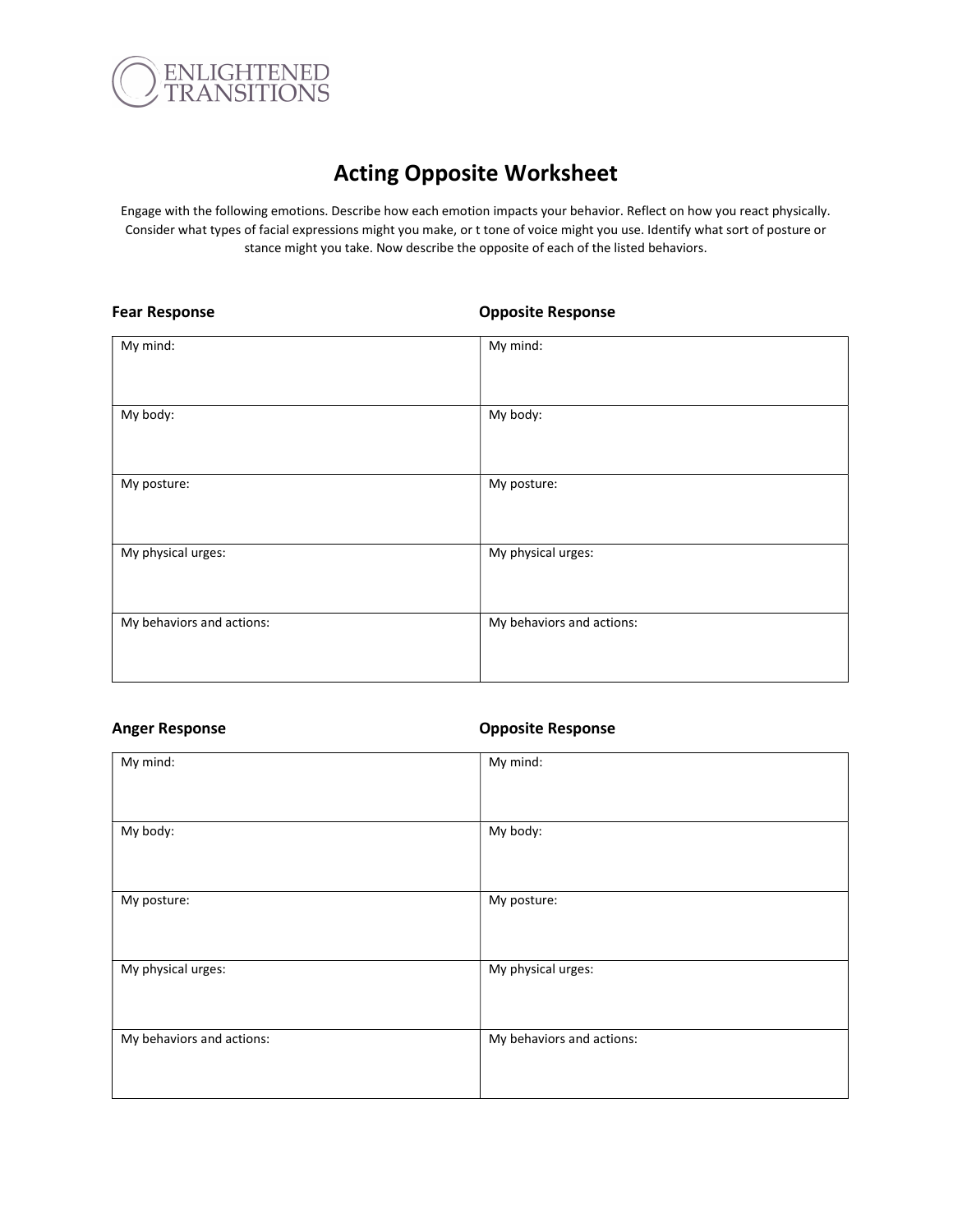

# Sadness Response **Calculates** Composite Response

| My mind:                  | My mind:                  |
|---------------------------|---------------------------|
| My body:                  | My body:                  |
| My posture:               | My posture:               |
| My physical urges:        | My physical urges:        |
| My behaviors and actions: | My behaviors and actions: |

# Shame: Response **Company** Composite Response

| My mind:                  | My mind:                  |
|---------------------------|---------------------------|
| My body:                  | My body:                  |
| My posture:               | My posture:               |
| My physical urges:        | My physical urges:        |
| My behaviors and actions: | My behaviors and actions: |